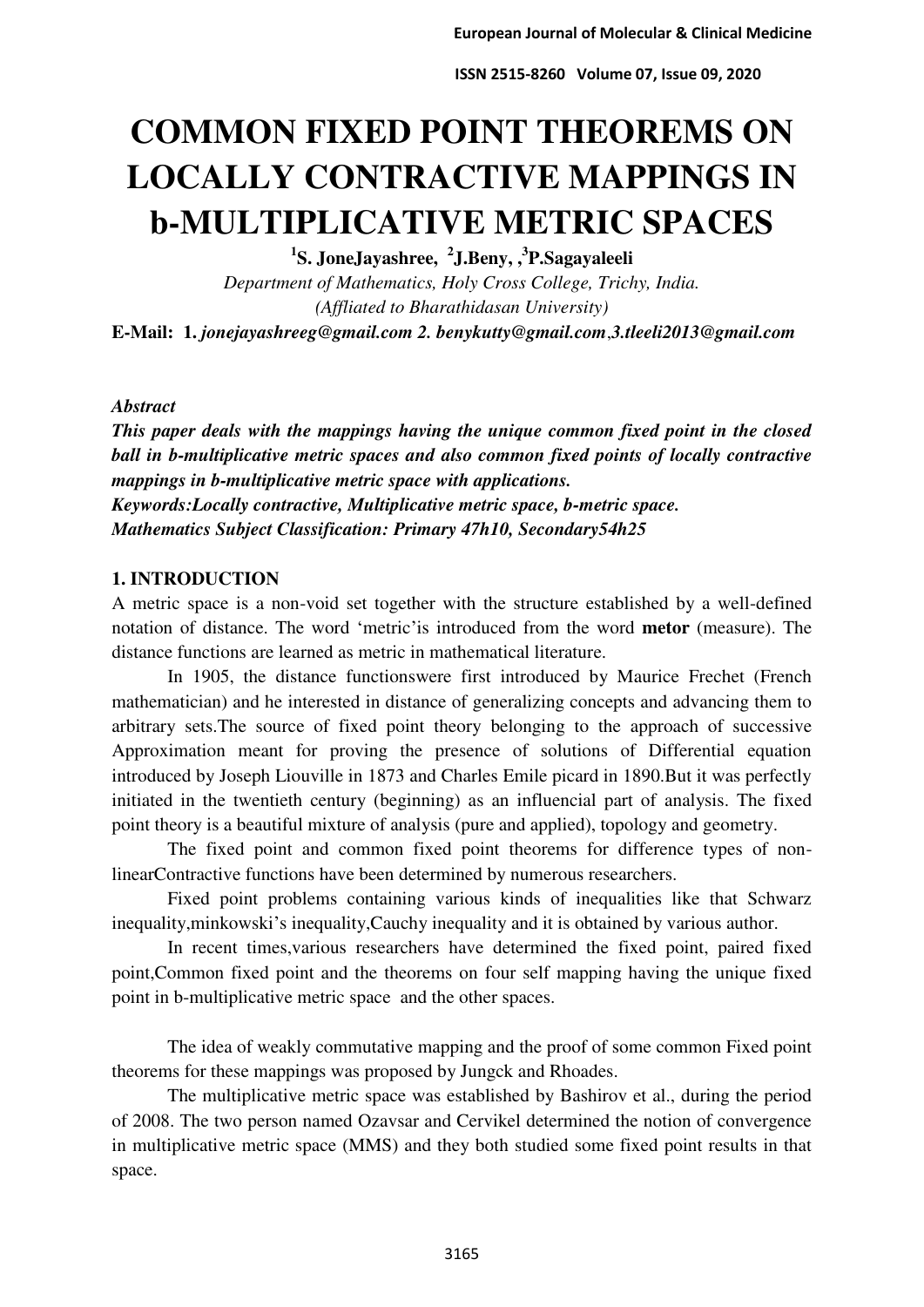## **2. PRELIMINARIES**

# **Definition 2.1: (Multiplicative metric space)[1]**

Let  $\Omega$  be a non-empty set. Let  $\Delta: \Omega^2 \to R^+$  be a function is said to be **multiplicative metric** on  $\Omega$  provided for any s, t, uin  $\Omega$  the below conditions are satisfied:

- $\triangle$  (s,t)  $\geq$  1 and  $\triangle$  (s,t) = 1 iff s = t
- $\triangle$  (s,t)= $\triangle$ (t, s)
- $\Delta(s,t) \leq \Delta(s, u) \Delta(u, t)$

Then the pair (Ω,Δ)is known as **multiplicative metric space.**

# **Example 2.2:**

Let  $\mathbb{R}_p^+$  be the collections of all p tuples of positive real numbers and  $\Omega$  equal to  $\mathbb{R}_p^+$ . Then Δ(s,t)= $|s_1/t_1, s_2/t_2$ , ... ... ... ... ... ...  $s_p/t_p|$  it gives a **multiplicative metric** on Ω.

# **Definition 2.3: (b-multiplicative metric space)**

Let P be a nonempty set and  $q \ge 1$  be a given real number. A mapping

r:Ω x Ω→[ 0,*∞*) is said to be **b-multiplicative metric** if the following condition satisfied:

- a) r (s, t) >1 for all s,  $t \in P$  with  $s \neq t$  and  $r$  (s, t)=1 if and only if  $s = t$
- b)  $r(s,t) = r(t,s)$  for all  $s,t \in P$
- c)  $r(s, u) \le r(s,t)^q$ .  $r(t, u)^q$

The triplet (P,r,q) is said to be a **b-multiplicative metric space**.

# **Example 2.4:**

Let  $\Omega = [0, \infty)$ . Let  $\mathcal{H}_h$  be a mapping  $\mathcal{H}_h : \Omega \times \Omega \to [1, \infty)$  by  $\mathcal{H}_h(s,t) = h^{(s-t)^2}$ , Here fixed h >1 be a real number. Then for each a in  $\Omega \mathcal{H}_h$  is a b-multiplicative metric space with q=2.Here we see that  $\mathcal{H}_h$  is a not a multiplicative metric space.

## **Definition 2.5**:(**Multiplicative convergent)**

Let  $\Omega$  be a multiplicative metric space and choose an arbitrary point  $S_0$  in  $\Omega$  and  $\mu > 1$ . Let B( $S_0$ ,  $\mu$ ) be themultiplicative open ball with radius  $\mu$  centered at  $S_0$  is the set

 $\{t \in \Omega : \Delta(t, S_0) \leq \mu\}.$ 

Let  ${S_n}$  be a sequence in multiplicative metric space  $\Omega$  is said to be **multiplicative convergent** to a point s in  $\Omega$  provided for any given  $\mu > 1$ , there is n in N such that  $S_n$  in B(s,  $\mu$ ) for all n in N. Let {S<sub>n</sub>} be a sequence in  $\Omega$  is said to be multiplicative convergent to s in  $\Omega$  if and only if  $\Delta(S_n, s) \rightarrow 1$  as n $\rightarrow \infty$ .

# **Definition 2.6:(Multiplicative continuous)[3]**

Let  $(\Omega, \Delta_{\Omega})$  and  $(\lambda, \Delta_{\lambda})$  be the multiplicative metric spaces and choose an arbitrary fixed point  $s_0$  in Ω.Define a mapping h:  $\Omega \rightarrow \lambda$  is called a **multiplicative continuous** at  $s_0$ iffs<sub>n</sub> $\rightarrow$ s<sub>0</sub> in ( $\Omega$ , $\Delta$ <sub>Ω</sub>) implies h( $s_n$ ) $\rightarrow$ h( $s_0$ ) in ( $\lambda$ , $\Delta$ <sub> $\lambda$ </sub>) for every { $s_n$ } in  $\Omega$ . Let  $\mu$ >1be given, there exists $\rho(s_0, \mu)$ >1 such that  $\Delta_\lambda$ (hs,hs<sub>0</sub>)  $\lt \mu$  whenever  $\Delta_\Omega$ (s,s<sub>0</sub>) $\lt \rho$  for s in  $\Omega$ .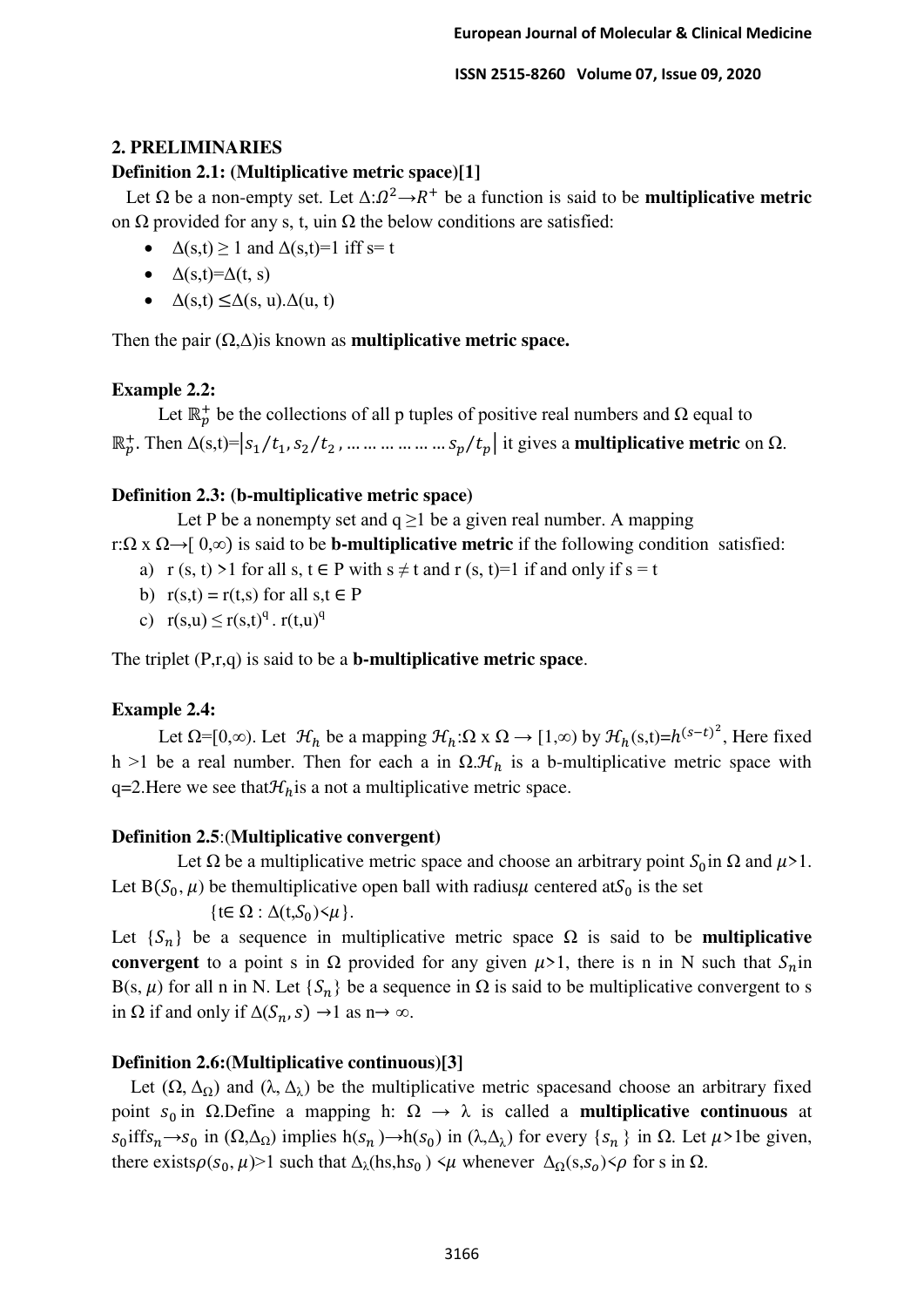## **Definition 2.7:(Multiplicative Cauchy sequence and complete)[4]**

Let  $(\Omega, \Delta)$  be a multiplicative metric space.

Let  $\{s_n\}$  be a sequence in  $\Omega$  is called **multiplicative Cauchy sequence** if for any  $\mu$ >1, there exists n in N such that  $\Delta (s_i, s_j) \leq \mu$  for all i, j > N.

Let (Ω, Δ) be multiplicative metric space and it is said to be **complete** provided that every Cauchy sequence  $\{s_n\}$  in  $\Omega$  is multiplicative convergent to a point s in  $\Omega$ .

# **Definition 2.8:(Multiplicative Cauchy)[3]**

Let  $(\Omega, \Delta)$  be a multiplicative metric space. Let a sequence  $\{s_i\}$  in  $\Omega$  is said to be **multiplicative Cauchy** if  $\Delta(s_i, s_j) \rightarrow 1$  as  $i, j \rightarrow \infty$ .

## **Definition 2.9: (Fixed point)[1]**

Let  $\alpha$ ,  $\beta$ :  $\Omega \rightarrow \Omega$  be the maps. Let choose a point s in  $\Omega$  is said to be

- **Fixed point** of h if hs = s;
- Coincidence point of the pair  $\{\alpha, \beta\}$  if  $\alpha s = \beta s$ ;
- The pair $\{\alpha, \beta\}$  have the **common point** if  $s = \alpha s = \beta s$ .

# **Definition 2.10**:**(β-multiplicative contraction)[6]**

Let  $(\Omega, \Delta)$  be a complete multiplicative metric space and  $\alpha, \beta : \Omega \to \Omega$ . The mapping  $\alpha$  is said to be **β-multiplicative contraction** if there exists m in [0, 1) such that  $\Delta(\alpha s, \alpha t) \leq (\Delta(\beta s, \beta t))^m$  for all s,t in  $\Omega$ .

# **Definition 2.11:(Multiplicative contractive)[2]**

Let  $(\Omega, \Delta)$  be a complete multiplicative metric space. A mapping  $\alpha : \Omega \rightarrow \Omega$  is called a **multiplicative contractive** if there exists  $\delta$  in [0,1) such that

 $\Delta(\alpha s,\alpha t) \leq (\Delta(s,t))^{\delta}$  for all s,t in  $\Omega$ .

## **Definition 2.12:(Weakly commutative)[5]**

Let  $(\Omega, \Delta)$  be a complete multiplicative metric space. Consider a mapping  $\alpha$ ,  $β:Ω \rightarrow Ω$ . The pair  $(α, β)$  is said to be

Commutative if  $\alpha \beta$  s= $\beta$  α s, weakly commutative if  $\Delta$  ( $\alpha \beta$  s,  $\beta$  α s)  $\leq \Delta$  ( $\alpha$  s,  $\beta$  s) for all s in Ω.

## **3.MAIN RESULTS**

In this section we discuss some results on "Common fixed points of locally contractive mappings in b-multiplicative metric spaces " and these can be extended to results on"Common fixed points for weak commutative mappings on a multiplicative metric spaces  $\ddot{\phantom{0}}$ .

# **THEOREM 3.1:**

Let  $\Omega$  be the complete b- multiplicative metric space and define  $\alpha$  and  $\beta$  are two maps on a complete b-multiplicative metric space  $Ω$ . In  $Ω$  choose  $s_0$  an arbitrary point. Assume that there exists  $\mu$  in [0,1] such that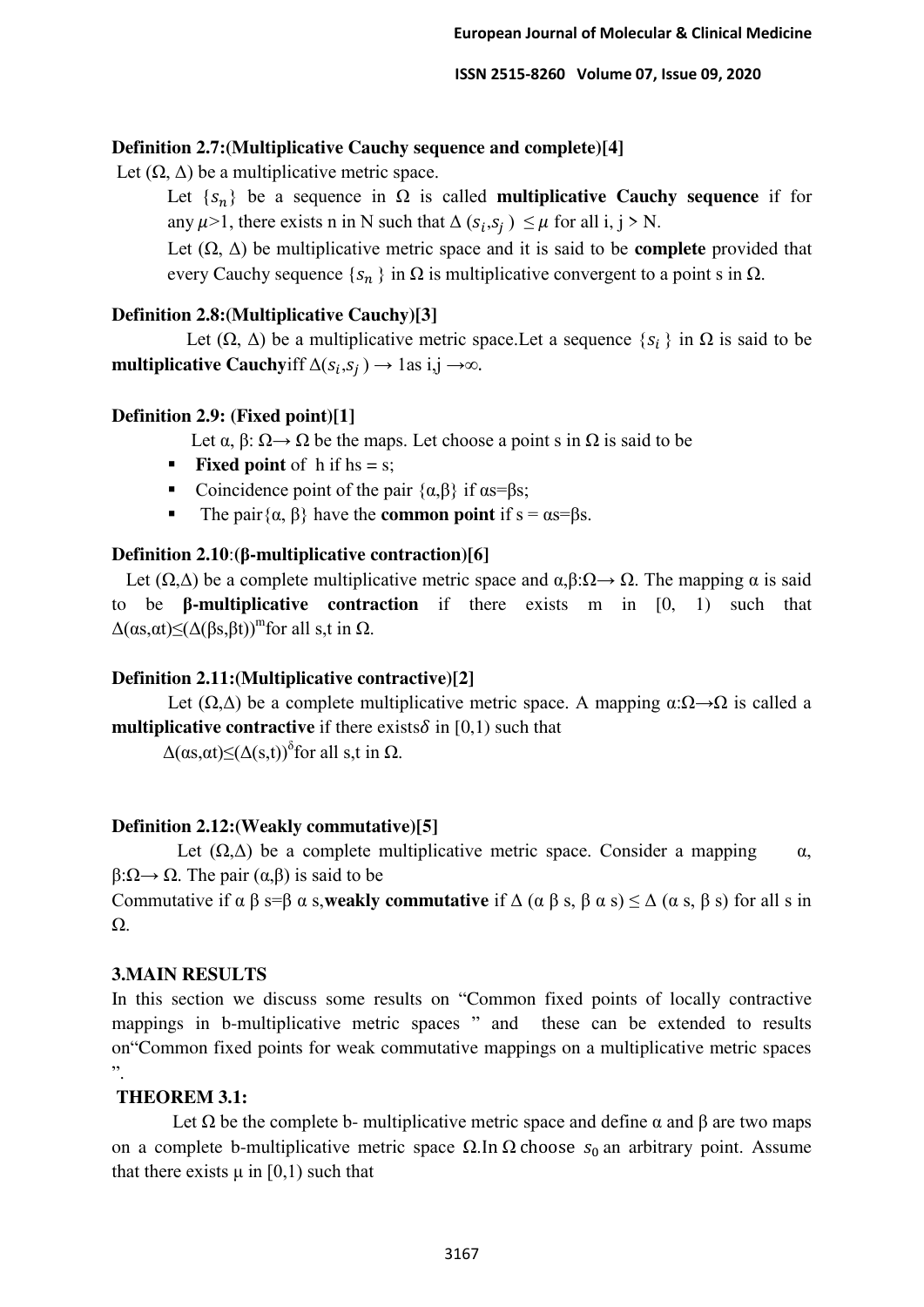$$
\Delta\left(\alpha s, \beta t\right) \leq \Delta(s, t)^{\mu}(3.1)
$$

for any s,t in  $B_g(s_0, a)$  and  $\Delta(s_0, \alpha(s_0)) \le a^{(1-\mu)}$  is satisfied. In  $B_g(s_0, a)$ , there exist a unique common fixed point of  $α$  and  $β$ .

#### **Proof**

Let  $s_0$  be a given point in  $\Omega$ . Consider a sequence  $\{s_i\}$  in  $\Omega$  such that  $s_{2i+1} = \alpha(s_{2i})$  and  $s_{2i+2} = \beta(s_{2i+1})$  for all  $i \ge 0$ . We assert that  $s_i$  in  $B_g(s_0, a)$  for all i in N. Note that  $\Delta (s_0, s_1) = \Delta (s_0, \alpha(s_0)) \le a^{(1-\mu)} \le a.$  (3.2)  $\Rightarrow$   $s_1$ in $\overline{B_q(s_0, a)}$ . Let  $s_2, s_3$  ... ... ... ...  $s_n$  in  $\overline{B_q(s_0, a)}$ for some n in N. Clearly, if n=2m+1,then  $\Delta (S_{2m+1},S_{2m+2})=\Delta (\alpha S_{2m},\beta S_{2m+1})$  $\leq \Delta (s_{2m}, s_{2m+1})^{\mu}$  $\leq \Delta (s_{2m-1}, s_{2m})^{\mu^2}$ .

 $\leq \Delta (s_0, s_1)^{\mu^{2m+1}}(3.3)$ 

In this same way, if  $n=2m+2$ , then

$$
\Delta (s_{2m+2}, s_{2m+3}) = \Delta (\alpha s_{2m}, \beta s_{2m+2})
$$
  
\n
$$
\leq \Delta (s_{2m}, s_{2m+2})^{\mu}
$$
  
\n
$$
\leq \Delta (s_{2m-2}, s_{2m})^{\mu^2}
$$
  
\n
$$
\leq \Delta (s_0, s_1)^{\mu^{2m+2}} (3.4)
$$

Hence for any m in N, we obtain

$$
\Delta (s_m, s_{m+1}) \leq \Delta (s_0, s_1)^{\mu^m}
$$

Now, using triangular inequality for b-multiplicative metric space and q≥1.We have  $\Delta (s_0, s_{m+1}) \leq \Delta (s_0, s_1)^q \cdot \Delta (s_1, s_2)^q \cdot \Delta (s_2, s_3)^q \Delta \dots \dots (s_m, s_{m+1})^q$  (3.4) whichimplies that

$$
\Delta (s_0, s_{m+1}) \le \Delta (s_0, s_1)^q \cdot \Delta (s_0, s_1)^{q\mu} \cdot \Delta (s_0, s_1)^{q\mu^2} \dots \dots \Delta (s_0, s_1)^{q\mu^m}
$$

Where  $q \geq l$ ,

 . .

Thus we get the term,

$$
\Delta (s_0, s_{m+1}) \leq \Delta (s_0, s_1)^q \cdot \Delta (s_0, s_1)^{q\mu} \cdot \Delta (s_0, s_1)^{q\mu^2} \dots \dots \dots \dots \dots \Delta (s_0, s_1)^{q\mu^m}
$$
  
\n
$$
\leq \Delta (s_0, s_1)^{(q+q\mu+q\mu^2 \dots s_{m\mu^m})}
$$
  
\n
$$
\leq \Delta (s_0, s_1)^{q(1+\mu+\mu^2 \dots s_{m\mu^m})}
$$
  
\n
$$
\leq \Delta (s_0, s_1)^{q(\frac{1-\mu^{m+1}}{(1-\mu)})}
$$

Where q≥1, we know that if  $s_1$  in  $\overline{B_g(s_0, a)}$ 

Then  $\Delta (s_0, s_{m+1}) \leq (a^{(1-\mu)q(\frac{1-\mu^{m+1}}{(1-\mu)})} \leq a^{(1-\mu^{m+1})} \leq a$  for all m in N.

Hence  $s_{m+1}$ in  $B_g(s_0, a)$ . By induction on i,we deduce that  $\{s_i\}$  in  $\overline{B_g(s_0, a)}$ 

for all i in N. Now we prove that  $\{s_i\}$  is Cauchy in  $\overline{B_q(t_0, a)}$ . Therefore for each c, d in N such that k>i,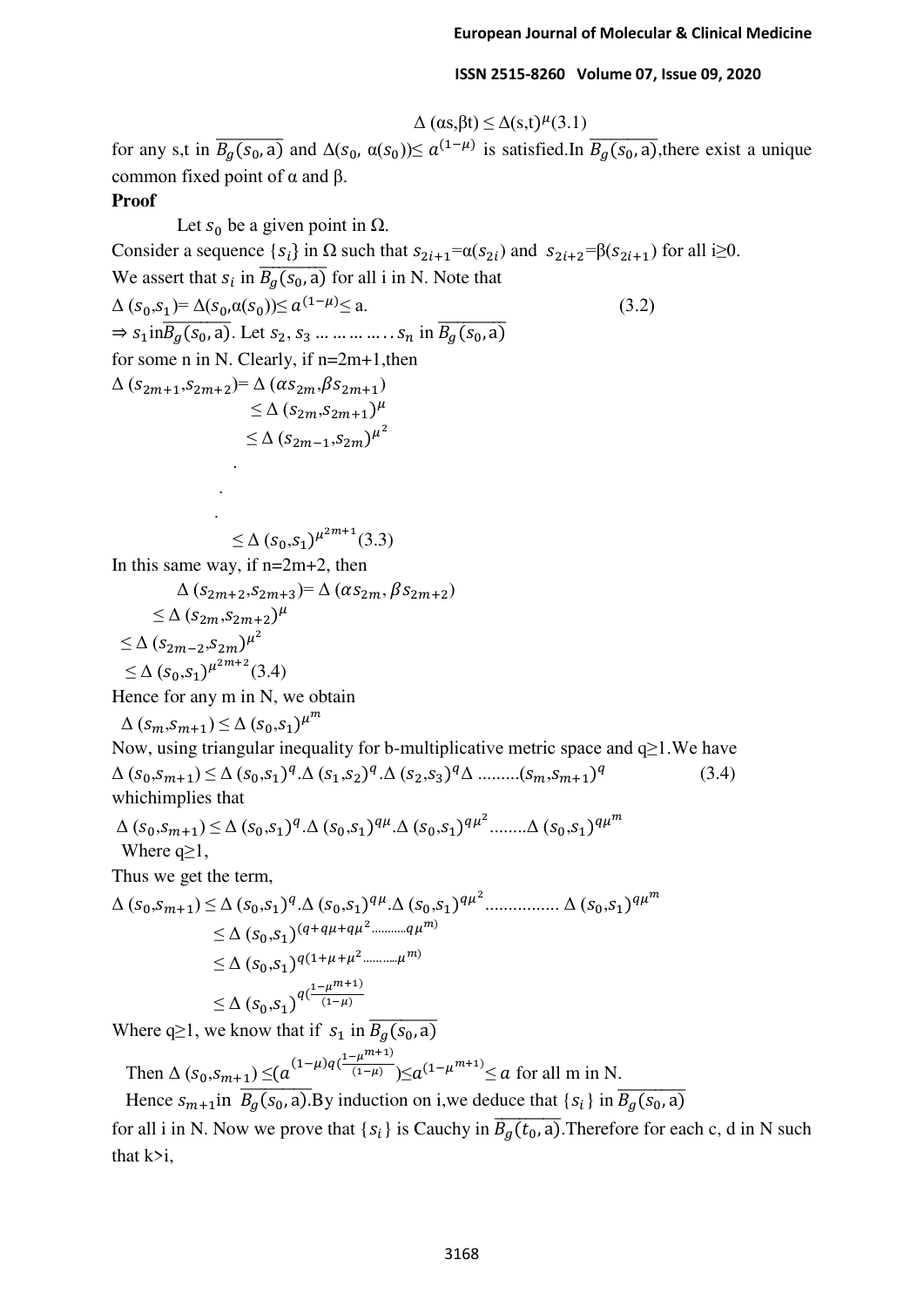Now, using triangular inequality for b-multiplicative metric space, and  $q\geq 1$ 

Δ ( ,) ≤ Δ ( ,+1) .Δ (+1,+2) . .................... Δ (−1,) ≤ Δ (0,1) .Δ (0,1) +1.Δ (0,1) +2.......... Δ (0,1) −1 ≤ Δ (0,1) (++1+⋯+−1) ≤ Δ (0,1) (++1+⋯.) ≤ Δ (0,1) ( () (1−)

where q≥1, taking limit as k,i  $\rightarrow \infty$  we obtain  $\Delta (s_k, s_i) \rightarrow 1$ . Hence  $\{s_i\}$  is a multiplicative Cauchy sequence. By the completeness of  $\Omega$  (we know that every Cauchy sequence is convergent) it follows that  $\lim_{i\to\infty} s_i = p$  for a point  $\lim_{\delta} \overline{B_q(s_0, a)}$ .

Also,we have

 $\Delta (s_{2i+1}, \beta p) = \Delta (\alpha s_{2i}, \beta p) \leq \Delta (s_{2i}, p)^{\mu} (3.6)$ Taking limit as  $i \rightarrow \infty$  on the both sides of the equation (6)  $\Delta$  (p,  $\beta$ p) $\leq$   $\Delta$  (p,p) $^{\mu}$ 

Thus, p is a fixed point of β. In this same manner,we can note that p is the fixed point of α. Hence we conclude that p is common fixed points of  $\alpha$  and  $\beta$  in $\overline{B_{q}(s_0, a)}$ . Indeed, if v is another fixed point of  $α$  and  $β$ , then

 $\Delta(p,v) = \Delta(\alpha p, \beta v) \leq \Delta(p,v)^{\mu}$  which implies that p=v. Hence proved.

#### **THEOREM 3.1.2:**

Let  $\Omega$  be the complete b-multiplicative metric space and define ξ,ψ,α and β are the self-maps of a complete b- multiplicative metric space  $\Omega$  and  $(\alpha,\xi)$  and  $(\beta,\psi)$  are weakly commutative with ξ $\Omega \subset \beta \Omega$ ,  $\psi \Omega \subset \alpha \Omega$ , and one of ξ,  $\psi$ ,  $\alpha$  and  $\beta$  is continuous. In  $\Omega$  for some given point s<sub>0</sub> if  $\xi$ s<sub>0</sub>=t<sub>0</sub>and there exists  $\delta$  in  $(0, \frac{1}{2})$  with v= $\frac{\delta}{1-q\delta}$  such that

 $\Delta(\xi s, \psi s) \leq (\mathcal{H}(s,t))^{\delta}$  for any  $s, t \in B_{\mathcal{G}}(t_0, a)$ , (3.7)

$$
a), \t(3.7)
$$

Is satisfied

where  $\mathcal{H}(s,t) = \max\{\Delta(\alpha s,\beta t),\Delta(\alpha s,\xi s),\Delta(\beta t,\psi t),\Delta(\xi s,\beta t),\Delta(\alpha s,\psi t)\}\$ . In  $\overline{B_g(t_0, a)}$ , there exists a unique common fixed point of  $\alpha, \psi, \xi$  and  $\beta$  it provided that  $\Delta(t_0, \psi s_1) \leq \alpha^{(1-\nu)}$  for some  $s_1$  in Ω.

#### **Proof**

Let given point  $s_0$  in  $\Omega$ . Given ξ $\Omega \subset \beta\Omega$ , let us choose a point  $s_1$  in  $\Omega$  such that ξ $s_0 = \beta s_1 = t_0$ . Similarly, there exists a point  $s_2$  in  $\Omega$  such that  $\psi s_1 = \alpha s_2 = t_1$ . Indeed it follows from the assumption that  $\psi \Omega \subset \alpha \Omega$ . Let us consider the sequences  $\{S_i\}$  and  $\{t_i\}$  in  $\Delta$  such that

 $t_{2i} = \xi s_{2i} = \beta s_{2i+1}$ ,  $t_{2i+1} = \psi s_{2i+1} = \alpha s_{2i+2}$ Now we assert that  $\{t_i\}$  is a sequence in  $\overline{B_q(t_0, a)}$ , Note that  $\Delta(t_0, t_1) = \Delta(t_0, \psi s_1) \leq a^{(1-\nu)} \leq a$ . Hence  $t_1$  in  $\overline{B_q(t_0, a)}$ , we assume that  $s_2, \dots, \dots, s_n$  in  $\overline{B_a(t_0, a)}$ , for some n in N. Then, if n=2m, it follows that from equation (3.7)

 $\Delta(t_{2m}, t_{2m+1}) = \Delta(\xi s_{2m}, \psi s_{2m+1})$  $\leq$  (max  $({\Delta(\alpha s_{2m}, \beta s_{2m+1})},$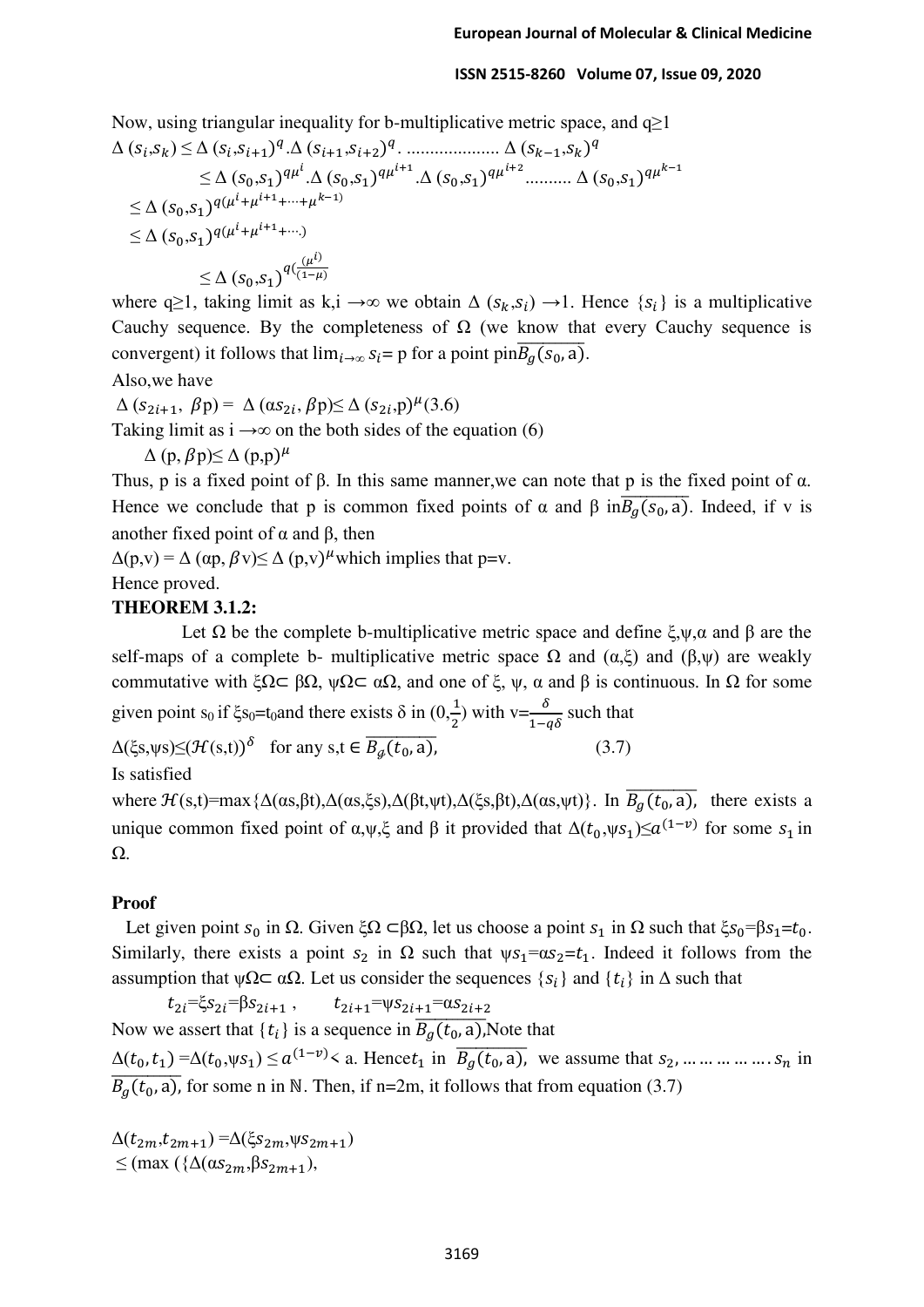$\Delta(\alpha s_{2m},\xi s_{2m}),\Delta(\beta s_{2m+1},\psi s_{2m+1}),\Delta(\xi s_{2m},\beta s_{2m+1}),\Delta(\alpha s_{2m},\psi s_{2m+1})\})^{\delta}$  ≤(max  $({\Delta}(t_{2m-1}, t_{2m}),$  $\Delta(t_{2m-1}, t_{2m}), \Delta(t_{2m}, t_{2m+1}), \Delta(t_{2m}, t_{2m}), \Delta(t_{2m-1}, t_{2m+1})\})^{\delta}$  $\leq$ (max ({ $\Delta(t_{2m-1}, t_{2m})$ ,  $\Delta(t_{2m}, t_{2m+1})$ , 1,  $\Delta(t_{2m-1}, t_{2m+1})$ })<sup>o</sup> Now, using triangular inequality for b-multiplicative metric space and  $q\geq 1$  We have  $≤$  (max ({ $∆$ ( $t_{2m-1}, t_{2m}$ ),  $\Delta(t_{2m}, t_{2m+1}), 1, \Delta(t_{2m-1}, t_{2m})^q. \Delta(t_{2m}, t_{2m+1})^q \})^{\delta}$  $= \Delta(t_{2m-1}, t_{2m})^{q\delta} \Delta(t_{2m}, t_{2m+1})^{q\delta}$  Where q≥1, Implies that  $\Delta(t_{2m}, t_{2m+1}) \leq (\Delta(t_{2m-1}, t_{2m}))^{\nu}$  for all m in N, where  $v = \frac{\delta}{1 - q\delta}$ In this same way assume,  $n=2m+1$  and we get  $\Delta(t_{2m+1}, t_{2m+2}) \leq (\Delta(t_{2m}, t_{2m+1})^{\nu})$ Hence  $\Delta(t_m, t_{m+1}) \leq \Delta(t_{m-1}, t_m)^v$  for m in N Therefore  $\Delta(t_m, t_{m+1}) \leq \Delta(t_{m-1}, t_m)^{\nu} \leq \Delta((t_{m-2}, t_{m-1})^{\nu^2} \leq \ldots \ldots \ldots \ldots \ldots \ldots \leq (t_0, t_1)^{\nu^m}$ for all m in N. Now, using triangular inequality for b-multiplicative metric space and q≥1. We have  $\Delta(t_0, t_{m+1}) \leq \Delta(t_0, t_1)^q \cdot \Delta(t_1, t_2)^q \cdot \Delta(t_2, t_3)^q \dots \dots \dots \dots \dots \dots \Delta(t_m, t_{m+1})^q$ Thus  $\Delta(t_0, t_{m+1}) \leq \Delta(t_0, t_1)^q \cdot \Delta(t_0, t_1)^{qv} \cdot \Delta(t_0, t_1)^{qv^2} \cdot \ldots \cdot \ldots \cdot \ldots \cdot \Delta(t_0, t_1)^{qv^m}$  $\leq \Delta (t_0,t_1)^{q(1+v+\cdots v^m)}$  $\leq \Delta(t_0,t_1)^{q\frac{(1-v^{m+1})}{(1-v)}}$  $(1-\nu)$ where q≥1, since  $t_1$  in $\overline{B_q(t_0, a)}$ , we have the inequality is  $\Delta(t_0, t_{m+1}) \leq (a^{(1-v)})^{q^{\frac{(1-v^{m+1})}{(1-v)}}} \leq a^{(1-v^{m+1})} \leq a$ , for all m in N this implies that  $t_{m+1} \in$  $\overline{B_a(t_0, a)}$ , by induction on i, we conclude that  $\{t_i\}$  in  $\leq \overline{B_a(t_0, a)}$ , for all i in N. Now we show that the sequence  $\{t_i\}$  satisfies the multiplicative Cauchy criterion for convergence  $(\overline{B_g(t_0, a)}$ . Let i,j in N such that j>i,now using triangular inequality for bmultiplicative metric space and  $q \ge 1$  we have  $\Delta(t_i, t_j) \leq \Delta(t_i, t_{i+1})^q \cdot \Delta(t_{i+1}, t_{i+2})^q \cdot \Delta(t_{i+2}, t_{i+3})^q \cdot \ldots \cdot \Delta(t_{j-1}, t_j)^q$  $\leq \Delta(t_0,t_1)^{qv^l} \cdot \Delta(t_0,t_1)^{qv^{l+1}} \cdot \Delta(t_0,t_1)^{qv^{l+2}} \cdot \ldots \cdot \Delta(t_0,t_1)^{qv^{l-1}}$  $\leq$  $\Delta$  $(t_0,t_1)^{q(v^l+v^{l+1+\cdots)}}$  $\leq\!\!\Delta(t_0,t_1)^{q(\frac{v^l}{(1-\varepsilon)})}$  $\overline{(1-v)}$  Where q≥1, Consequently,  $\Delta(t_i, t_j) \rightarrow 1$  as  $i, j \rightarrow \infty$ . Hence the sequence  $\{t_i\}$  is a multiplicative Cauchy sequence.

Given  $\Delta$  is complete so is  $\overline{B_a(t_0, a)}$ . Hence  $\{t_i\}$  has a limit point, taken u is a limit point in  $B_g(t_0, a)$  and must  $\{t_i\}$  has a subsequence.

Let  $\{\xi s_{2i}\} = \{\beta s_{2i+1}\} = \{t_{2i}\}\$  and  $\{ \psi s_{2i+1}\} = \{\alpha s_{2i+2}\} = \{t_{2i+1}\}\$  are the Subsequences of  $\{t_i\}$  makes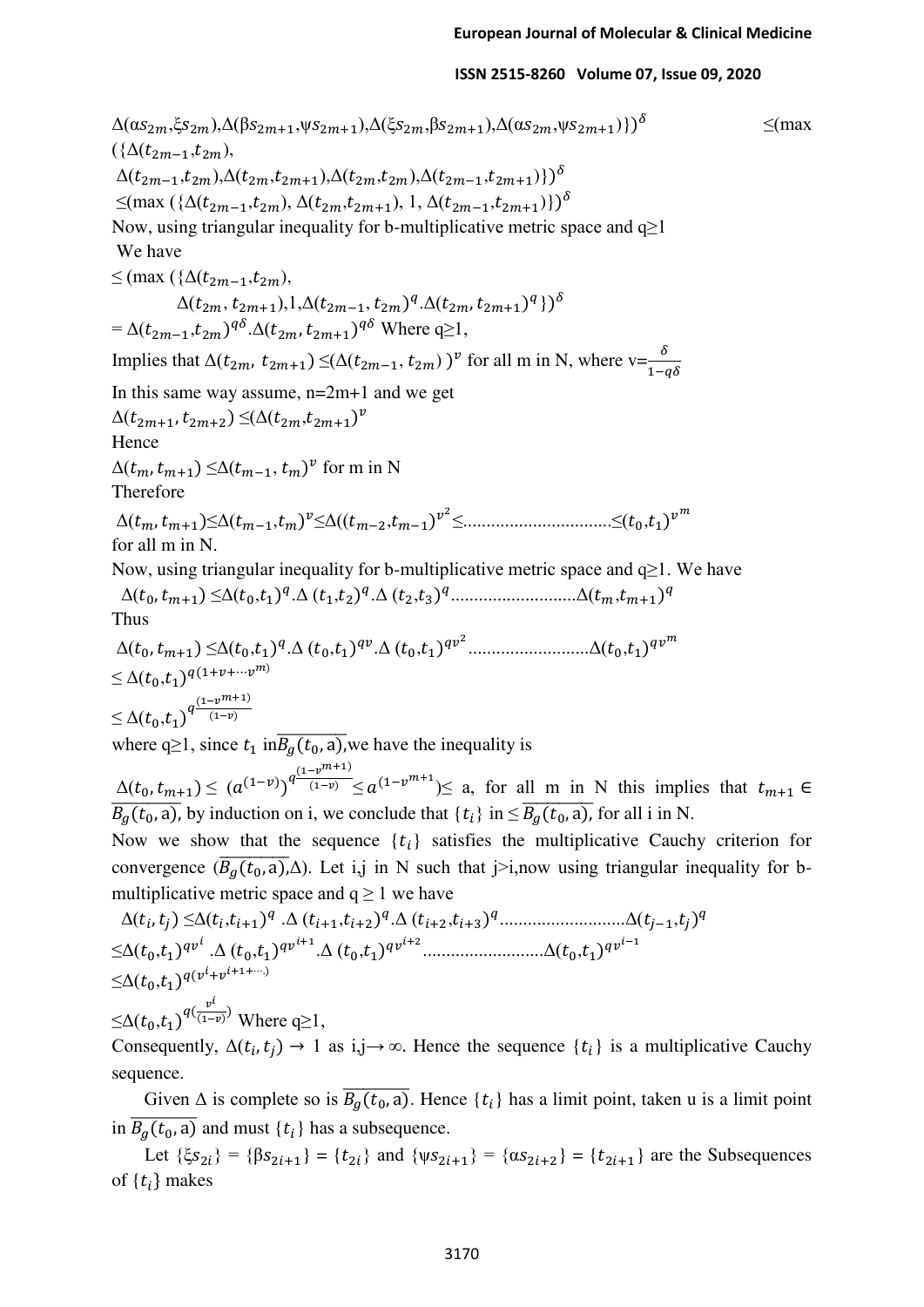$\lim_{i\to\infty} \xi s_{2i} = \lim_{i\to\infty} \beta s_{2i+1} = \lim_{i\to\infty} \psi s_{2i+1} = \lim_{i\to\infty} \alpha s_{2i+2} = p.$ Let us assume that  $\alpha$  is continuous; then lim<sub>i→∞</sub>  $\alpha(\xi s_{2i}) = \alpha(\lim_{i\to\infty} \xi s_{2i}) = \alpha(\lim_{i\to\infty} \xi s_{2i+2}) = \alpha(p)$ . The pair  $\{\alpha, \xi\}$  are weak commutative, we get  $\Delta(\alpha(\xi s_{2i}), \xi(\alpha s_{2i})) \leq \Delta(\alpha s_{2i}, \xi s_{2i})$  (3.8) Taking limit as i→*∞* on the both sides of the above inequality,we get  $\Delta(\alpha(p),\lim_{i\to\infty}\xi(\alpha s_{2i}))\leq \Delta(p,p),$ Which implies that  $\lim_{i\to\infty} \xi(\alpha s_{2i})=\alpha(p)$ . Using the condition (3.7), we have  $\Delta(\xi(\alpha s_{2i}), \psi s_{2i+1}) \leq (\max (\{\Delta(\alpha^2 s_{2i}, \beta s_{2i+1}),\})$  $\Delta(\alpha^2 s_{2i}, \xi s_{2i})$ , $\Delta(\beta s_{2i+1}, \psi s_{2i+1})$ , $\Delta(\xi s_{2i}, \beta s_{2i+1})$ , $\Delta(\alpha^2 s_{2i}, \psi s_{2i+1})$ })<sup>δ</sup>(3.9) Taking limit as  $i \rightarrow \infty$  on the both sides of (3.8), we have  $Δ(αp,p)≤(max{Δ(αp,p),Δ(αp,αp),Δ(p,p), Δ(αp,p), Δ(αp,p)})<sup>δ</sup>$ Which implies that  $\Delta(\alpha p, p) \leq \Delta(\alpha p, p)^{\delta}$  we conclude that  $\Delta(\alpha p, p) = 1$  and p is a fixed point of α. In this same way using the condition (3.7) we obtain

```
\Delta(\xi(p), \psi s_{2i+1}) \leq (\max (\{\Delta(\alpha p, \beta s_{2i+1}),
```

$$
\Delta(\alpha p, \xi p), \Delta(\beta s_{2i+1}, \psi s_{2i+1}), \Delta(\xi p, \beta s_{2i+1}), \Delta(\alpha p, \psi s_{2i+1})\})^{\delta}(3.10)
$$

Taking limit as i →*∞* we obtain,

 $\Delta(\xi p,p) \leq (max (\{\Delta(\alpha p,p), \Delta(p,\xi p), \Delta(p,p), \Delta(\xi p,p), \Delta(p,p)\})^{\delta})$ 

 $Δ(ξp,p) ≤ Δ(ξp,p)°$  hence  $Δ(ξp,p)=1$  and p is the fixed point of β.

Because of the fact that  $p=\xi(p) \in \xi(\overline{B_{\alpha}(t_0, a)}) \subseteq \beta(\overline{B_{\alpha}(t_0, a)})$ ,

let $p^*$  in  $\overline{B_g(t_0, a)}$  be such that  $p = \beta(p^*)$ . So it follows from the equation (3.7)

 $\Delta(p, \psi p^*) = \Delta(\xi(p), \psi p^*)$ 

 $≤$  (max ({Δ(αp,βp<sup>\*</sup>),

```
\Delta(\alpha p, \xi p), \Delta(\beta p^*, \psi p^*), \Delta(\xi p, \beta p^*), \Delta(\alpha p, \psi p^*))\}^{\delta},
```
Hence  $\Delta(p, \psi p^*) = 1$  and  $p = \psi p^*$ . We know that  $\{\alpha, \psi\}$  is weakly commutative from our assumption,thus

 $\Delta(\beta p, \psi p) = \Delta(\beta \psi p^*, \psi \beta p^*) \leq \Delta(\beta p^*, \psi p^*) = \Delta(p, p) = 1.$ 

Hence  $\beta p = \psi p$  again using the eqn (\*), we get

 $Δ(p,ψp*)=Δ(ξ(p),ψp)$ 

 $\leq$ (max ({Δ(αp,βp), Δ(αp,ξp),Δ(βp,ψp),Δ(ξp,βp),Δ(αp,ψp)})<sup>δ</sup> (3.11) Hence  $p=\psi p^*$  and u is common fixed point  $\alpha, \beta, \xi$  and  $\psi$  in  $B_g(t_0, a)$ .

If  $\beta$  is continuous, then we can proceed in this same arguments, we obtain that  $p = \alpha(p) = \beta(p) = \xi(p)$ . Now assume that  $\xi$  is continuous. Thus lim<sub>n→∞</sub>  $\xi(\alpha s_{2i})=\xi(\lim_{i\to\infty}\xi s_{2i})=\xi(p)$ .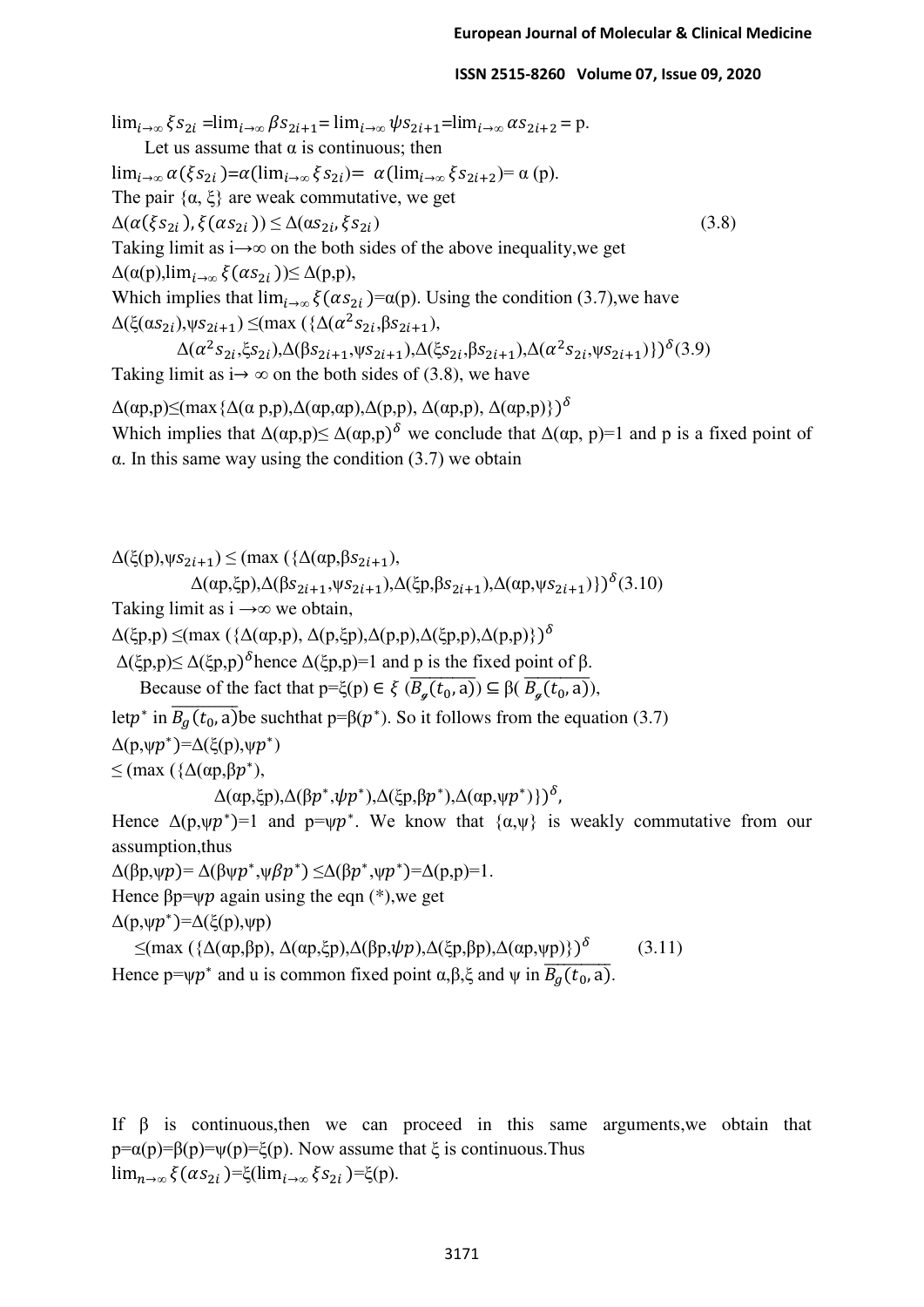Since the pair  $\{\alpha, \xi\}$  is weakly commuting, we obtain  $Δ(α(ξs<sub>2i</sub>),ξ(αs<sub>2i</sub>))≤Δ(αs<sub>2i</sub>, ξs<sub>2i</sub>)(3.12)$ Taking limit as i→*∞* on the above equation we obtain  $Δ(\lim_{i\to ∞} α(\xi s_{2i}), \xi p) ≤ Δ(p,p)=1$  and  $\lim_{i\to ∞} α(\xi s_{2i}) = ξ(p).$ By condition (3.7) we have  $\Delta(\xi(\xi s_{2i}),\psi s_{2i+1}) \leq (max (\{\Delta(\alpha \xi s_{2i},\beta s_{2i+1}),\$  $\Delta(\alpha \xi s_{2i}, \alpha \xi s_{2i})$ , $\Delta(\beta s_{2i+1}, \psi s_{2i+1})$ , $\Delta(\xi \xi s_{2i}, \beta s_{2i+1})$ , $\Delta(\alpha \xi s_{2i}, \psi s_{2i+1})$ })<sup> $\delta$ </sup> (3.13) Taking limit as i→ $\infty$  on the both sides of (3.13)we obtain  $\Delta(\xi p, p) \leq \Delta(\xi p, p)^{\delta}$ Hence  $\Delta(\xi p, p)=1$  and p is a fixed point of  $\xi$  in  $\overline{B_a(t_0, a)}$ . We know that that  $p=\xi(p) \in \xi$  ( $B_g(t_0, a)$ ) $\subseteq \beta$ ( $B_g(t_0, a)$ ), let  $p^*$  in  $B_g(t_0, a)$  be such that  $p=\beta(p^*)$ . Again using equation (3.7)  $\Delta(\xi(\xi s_{2i}), \psi p^*)$  $\leq$ (max ({Δ(α ξ $s_{2i}$ ,β $p^*$ ), Δ(α ξ $s_{2i}$ ,α ξ $s_{2i}$ ),Δ(β $p^*$ ,ψ $s_{2i+1}$ ),Δ(ξξ $s_{2i}$ ,β $p^*$ ),Δ(α ξ $s_{2i}$ ,ψ $p^*$ )})<sup>δ</sup> (3.14) Taking limit as  $i \rightarrow \infty$  on the both sides of (3.14) implies that  $\Delta(p,\psi p^*) \leq \Delta(p,\psi p^*)^{\delta}$ . Hence  $p=\psi p^*$ . Since the pair  $\{\psi,\beta\}$  is weakly commutative then,  $\Delta(\psi p,\beta \Box) = \Delta(\psi \beta \Box^*,\Box \Box \Box^*) \leq \Delta(\psi \Box^*,\beta \Box^*) = \Delta(p,p) = 1.$ Which implies that  $\psi p = \beta$  . from (3.7)we get  $\Delta((\xi\Box_{2\Box}), \psi\Box^{*})$  $\leq$ (max( $\{\Delta(\alpha\Box_{2\Box},\beta\Box^{*}),\Delta(\alpha\Box_{2\Box},\alpha\Box_{2\Box}),\Delta(\beta\Box^{*},\psi\Box_{2\Box+I}),\Delta(\xi\Box_{2\Box},\beta\Box^{*}),$ Δ(α(α*2*,ψ ∗ )}) (3.15) Taking limit as  $i \rightarrow \infty$  on the both sides of (3.15) implies that  $\Delta(p, \psi p) \leq \Delta(p, \psi \Box)$ Hence  $p = \psi p$ .  $p=\psi(p)\in\Box$  ( $\Box_{\Box}(\Box_{0},a)$ ) $\subseteq\alpha(\Box_{\Box}(\Box_{0},a))$ , let r in  $\Box_{\Box}(\Box_{0},a)$  be such that  $p=\alpha(r)$ . Again using equation (3.7) the we obtain the below equation  $Δ((ξr),p)$  $\leq$ (max ({Δ(αr,βp),Δ(ξr,βp), Δ(βp,ψp),Δ(ξr,βp),Δ(αr,ψp)})<sup>□</sup> (3.16) Implies that  $\Delta((\xi r), p) \leq \Delta((\xi r), p)$ Hence ξr=p. We know that  $\{\xi, \psi\}$  is weakly commutative from our assumption, thus  $\Delta(\xi p,\psi\Box)=\Delta(\beta\psi r,\psi\Box\Box)\leq\Delta(\beta r,\psi\Box)=\Delta(p,p)=1$ and ξp= $\psi\Box$ . Applying condition (3.7),we obtain Δ(ξp,p)=Δ(ξp,ψp)  $\leq$ (max({Δ(αp,βp), Δ(αp,ξp),Δ(βp,ψp),Δ(ξp,βp),Δ(αp,ψp)})<sup>□</sup>(3.17)

= (max ({Δ(ξp,p), Δ(ξp,ξp),Δ(βp,ψp),Δ(ξp,p),Δ(ξp,ψp)})<sup>□</sup>

Hence  $\xi$  p=p and p is a common fixed point of  $\alpha, \beta, \psi$  and  $\xi$  in( $\Box$ <sub> $\Box$ </sub>( $\Box$ <sub>0</sub>, a).